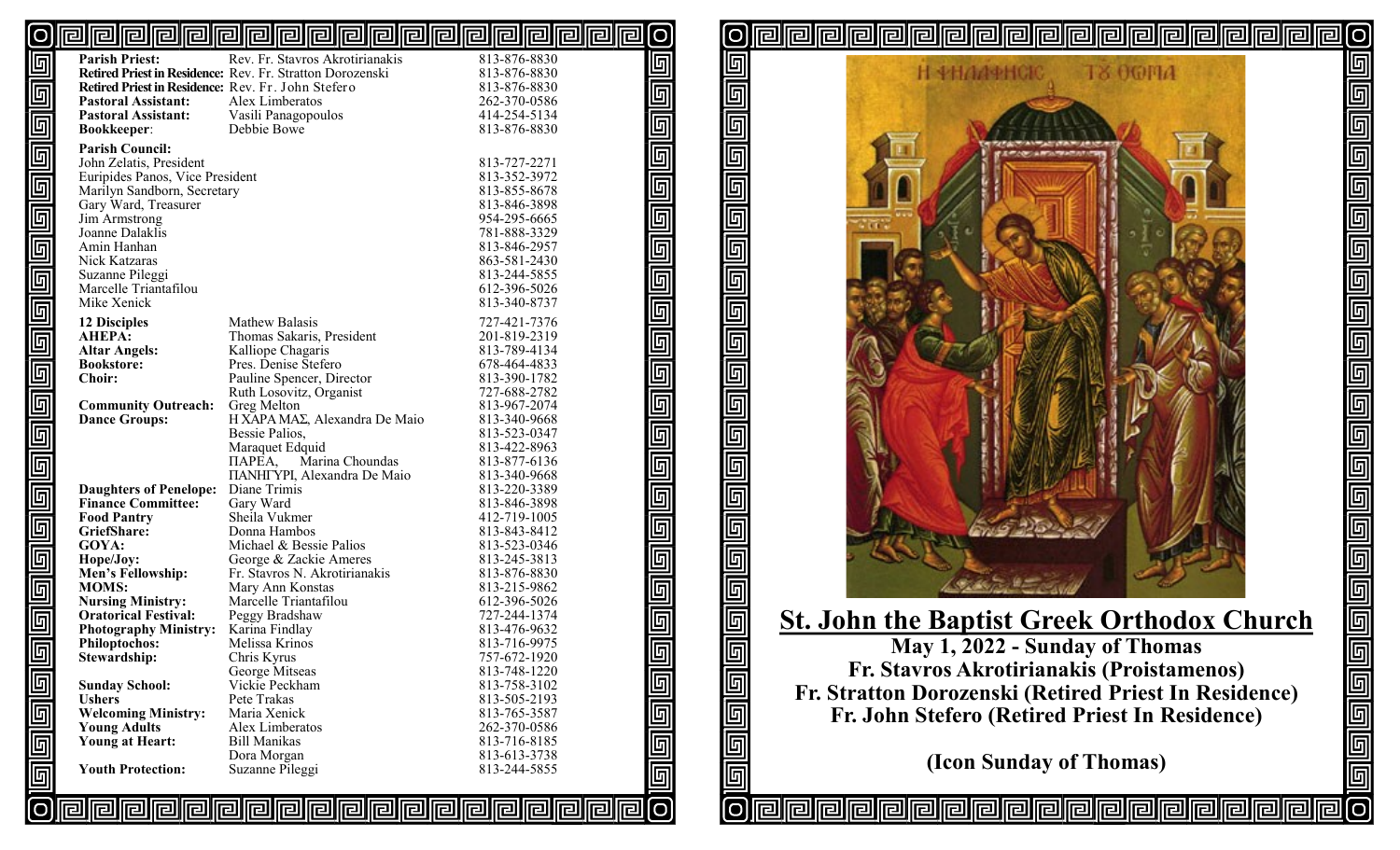| VISION:<br>Love God, Love your neighbor and spread the Gospel of Jesus Christ as an Orthodox Christian community.                                                                                                                                                                                                                                                                                                                                                                                                                                                                                                                                                                                                                                                                                                                                                                                                                                                                                                                                                                                                                                                                                                                                                                                                                                                                                                                                                                                                                        | <b>Upcoming Services &amp; Events</b>                                                                                                                                                                                                                                                                                                                                                                                                                                                                                                                                                                                                                                                                                                                                                                                                                                                                                                                                                                                                                                                                                                                                                                                                                                                                                                                                                                                                                                                                                                                                                                                                                                                                                                                                                                                                                                                        |                                                                                      |                                                                                     |
|------------------------------------------------------------------------------------------------------------------------------------------------------------------------------------------------------------------------------------------------------------------------------------------------------------------------------------------------------------------------------------------------------------------------------------------------------------------------------------------------------------------------------------------------------------------------------------------------------------------------------------------------------------------------------------------------------------------------------------------------------------------------------------------------------------------------------------------------------------------------------------------------------------------------------------------------------------------------------------------------------------------------------------------------------------------------------------------------------------------------------------------------------------------------------------------------------------------------------------------------------------------------------------------------------------------------------------------------------------------------------------------------------------------------------------------------------------------------------------------------------------------------------------------|----------------------------------------------------------------------------------------------------------------------------------------------------------------------------------------------------------------------------------------------------------------------------------------------------------------------------------------------------------------------------------------------------------------------------------------------------------------------------------------------------------------------------------------------------------------------------------------------------------------------------------------------------------------------------------------------------------------------------------------------------------------------------------------------------------------------------------------------------------------------------------------------------------------------------------------------------------------------------------------------------------------------------------------------------------------------------------------------------------------------------------------------------------------------------------------------------------------------------------------------------------------------------------------------------------------------------------------------------------------------------------------------------------------------------------------------------------------------------------------------------------------------------------------------------------------------------------------------------------------------------------------------------------------------------------------------------------------------------------------------------------------------------------------------------------------------------------------------------------------------------------------------|--------------------------------------------------------------------------------------|-------------------------------------------------------------------------------------|
| <b>MISSION:</b><br>The mission of St. John the Baptist Greek Orthodox Church is to welcome and serve people with love, truth, joy and<br>peace, and to create an environment that encourages all to seek salvation through Orthodox Christianity.<br><b>CORE VALUES:</b>                                                                                                                                                                                                                                                                                                                                                                                                                                                                                                                                                                                                                                                                                                                                                                                                                                                                                                                                                                                                                                                                                                                                                                                                                                                                 | Sunday, May 1                                                                                                                                                                                                                                                                                                                                                                                                                                                                                                                                                                                                                                                                                                                                                                                                                                                                                                                                                                                                                                                                                                                                                                                                                                                                                                                                                                                                                                                                                                                                                                                                                                                                                                                                                                                                                                                                                | <b>Thomas Sunday</b><br><b>Orthros</b><br><b>Divine Liturgy</b><br>Men's Group       | 8:45 a.m.<br>$10:00$ a.m.<br>$5:00$ p.m.                                            |
| Love, Worship, Community, Learning, Service                                                                                                                                                                                                                                                                                                                                                                                                                                                                                                                                                                                                                                                                                                                                                                                                                                                                                                                                                                                                                                                                                                                                                                                                                                                                                                                                                                                                                                                                                              | Monday, May 2                                                                                                                                                                                                                                                                                                                                                                                                                                                                                                                                                                                                                                                                                                                                                                                                                                                                                                                                                                                                                                                                                                                                                                                                                                                                                                                                                                                                                                                                                                                                                                                                                                                                                                                                                                                                                                                                                | Monday Night Bible Study                                                             | $6:30$ p.m.                                                                         |
| <b>SYNAXARION:</b>                                                                                                                                                                                                                                                                                                                                                                                                                                                                                                                                                                                                                                                                                                                                                                                                                                                                                                                                                                                                                                                                                                                                                                                                                                                                                                                                                                                                                                                                                                                       | Tuesday, May 3                                                                                                                                                                                                                                                                                                                                                                                                                                                                                                                                                                                                                                                                                                                                                                                                                                                                                                                                                                                                                                                                                                                                                                                                                                                                                                                                                                                                                                                                                                                                                                                                                                                                                                                                                                                                                                                                               | Tuesday Morning Bible Study                                                          | $10:00$ a.m.                                                                        |
| <b>Sunday of St. Thomas</b><br>Prophet Jeremiah; Batas the Hieromartyr; Philosopher the Martyr; Isodia; Efthymios, Ignatios, and Akakos the Martyrs                                                                                                                                                                                                                                                                                                                                                                                                                                                                                                                                                                                                                                                                                                                                                                                                                                                                                                                                                                                                                                                                                                                                                                                                                                                                                                                                                                                      | Thursday, May 5                                                                                                                                                                                                                                                                                                                                                                                                                                                                                                                                                                                                                                                                                                                                                                                                                                                                                                                                                                                                                                                                                                                                                                                                                                                                                                                                                                                                                                                                                                                                                                                                                                                                                                                                                                                                                                                                              | <b>St.</b> Irene<br><b>Orthros</b><br><b>Divine Liturgy</b><br>Adult Greek School    | $9:00$ a.m.<br>10:00 a.m.<br>$6:00$ p.m.                                            |
| <b>Hymn to the Theotokos (First Mode):</b><br><b>Apolytikion of the Feast (Plagal First):</b><br>Christ is risen from the dead, by death trampling<br>down upon death, and to those in the tombs He The angel cried to her who is full of grace: Re-                                                                                                                                                                                                                                                                                                                                                                                                                                                                                                                                                                                                                                                                                                                                                                                                                                                                                                                                                                                                                                                                                                                                                                                                                                                                                     | Sunday, May 8                                                                                                                                                                                                                                                                                                                                                                                                                                                                                                                                                                                                                                                                                                                                                                                                                                                                                                                                                                                                                                                                                                                                                                                                                                                                                                                                                                                                                                                                                                                                                                                                                                                                                                                                                                                                                                                                                | <b>Sunday of the Myrrh-bearers</b><br><b>Orthros</b><br><b>Divine Liturgy</b>        | 8:45 a.m.<br>10:00 a.m.                                                             |
| joice Holy Virgin and again I say rejoice, for<br>has granted life.<br><b>Apolytikion of the Feast (Barys Mode):</b><br>your Son has risen from the tomb on the third                                                                                                                                                                                                                                                                                                                                                                                                                                                                                                                                                                                                                                                                                                                                                                                                                                                                                                                                                                                                                                                                                                                                                                                                                                                                                                                                                                    | Monday, May 9                                                                                                                                                                                                                                                                                                                                                                                                                                                                                                                                                                                                                                                                                                                                                                                                                                                                                                                                                                                                                                                                                                                                                                                                                                                                                                                                                                                                                                                                                                                                                                                                                                                                                                                                                                                                                                                                                | Meeting of the Ministry Heads 6:30 p.m.                                              |                                                                                     |
| With the tomb sealed securely, O Christ the day.<br>Life, You rose from the grave, and with the Shine, shine, O New Jerusalem, for the glory of<br>doors tightly closed, You came to Your Apos- the Lord has arisen over you. Dance now for<br>tles, O Resurrection of all, renewing in us a right joy O Zion and exult. Rejoice and be glad O<br>Spirit through them, according to Your great pure Theotokos at the Resurrection of your<br>Child.<br>mercy.<br><b>Kontakion of Pascha (Plagal Fourth Mode):</b><br>Even though You descended into the grave You Communion Hymn<br>destroyed the Power of Hades and You rose as a<br>Victor, O Christ our God, saying to the myrrh So-ma Chris-tou me-ta-la-ve-te Pi-gis A-tha-na-<br>bearing women: Rejoice! And to Your Apostles tou yef-sas-the. Alliluia.<br>granting peace and to the fallen, You also grant Receive the Body of Christ and partake ye of<br>Him. He is an Immortal Fountain. Alleluia.<br>Resurrection.<br>: Welcome to all of our Visitors "Welcome one another just as Christ has welcomed you, for the glory of God." Romans 15:7 We pray that<br>: your worship experience with us today will be inspirational and uplifting. Please introduce yourself to an usher or a member of the Welcoming<br>Ministry and pick-up a "welcome packet" as you exit the church. We are happy that you are with us today!<br><b>Holy Communion</b> is offered only to Orthodox Christians who are in good canonical standing with the church and who have prepared through | Fifty- Two Verses in Fifty-Two Weeks: The Bible Project<br><b>May 1-7</b><br>Now Jesus did many other signs in the presence of His disciples, which are not written in this book; but these are<br>written that you may believe that Jesus is the Christ, the Son of God, and that believing you may have life in His<br>name.<br>John 20:30-31<br>The Gospels are not an exhaustive document of everything Jesus did. We all know that there are four Gospels.<br>While there are many similarities in the Gospel accounts, there are some significant differ-ences. I heard on a<br>podcast recently that the Gospel of Matthew pre-sents Jesus as King, Mark presents Him as servant, Luke pre-<br>sents Him as man, and John presents Him as God. Matthew, Mark and Luke are called the "Synoptic Gospels"<br>because there is a lot of over-lap between them. John's Gospel is called the "Theological Gospel" because it pre-<br>sents the highest level of theology of Jesus as the Christ, the Son of God. For instance, it is in John where we<br>read about Jesus as the "Bread of Life." Regarding Christmas, Matthew tells the story of the Magi, while Luke<br>focuses on the Shepherds. Each Gospel has an account of both the Crucifixion and Resurrection. Luke has the<br>story of the repentant thief, while John has the encounter between Jesus, where He entrusts His mother to His<br>beloved disciple John. Taken together, or even individually, the Gospels speak the truth of the Divinity of Christ.<br>No amount of books could contain every conversation Jesus had over His three-year earthly ministry, nor the<br>impressions of those who heard and saw Him. These are written, as the verse says, so that by hearing and read-<br>ing, we may believe "that Jesus is the Christ, the Son of God, and that believing you (we) may have life in His<br>mame. |                                                                                      |                                                                                     |
| prayer and fasting. Everyone is invited to receive the Antidoron (Blessed Bread) at the end of the Divine Liturgy.<br><b>Corder for Holy Communion</b> —With Sunday School back in session the order for Holy Communion will be as follows:                                                                                                                                                                                                                                                                                                                                                                                                                                                                                                                                                                                                                                                                                                                                                                                                                                                                                                                                                                                                                                                                                                                                                                                                                                                                                              |                                                                                                                                                                                                                                                                                                                                                                                                                                                                                                                                                                                                                                                                                                                                                                                                                                                                                                                                                                                                                                                                                                                                                                                                                                                                                                                                                                                                                                                                                                                                                                                                                                                                                                                                                                                                                                                                                              | <b>Education at St. John</b>                                                         |                                                                                     |
| Choir<br>2.<br>Altar boys<br>Sunday school teachers (who will line up in middle aisle before Communion)<br>Sunday school students (who will line up in the middle aisle before Communion behind the teachers)<br>Then the rest of the congregation                                                                                                                                                                                                                                                                                                                                                                                                                                                                                                                                                                                                                                                                                                                                                                                                                                                                                                                                                                                                                                                                                                                                                                                                                                                                                       | <b>Monday Night Bible Study</b><br>Leader: Fr. John<br>Day: Monday 6:30 p.m.                                                                                                                                                                                                                                                                                                                                                                                                                                                                                                                                                                                                                                                                                                                                                                                                                                                                                                                                                                                                                                                                                                                                                                                                                                                                                                                                                                                                                                                                                                                                                                                                                                                                                                                                                                                                                 | <b>Tuesday Morning Bible Study</b><br>Leader: Fr. Stavros<br>Day: Tuesday 10:00 a.m. | <b>Greek School</b><br>Leader: Magda Myer<br><i>Day</i> : <b>Thursday</b> 6:00 p.m. |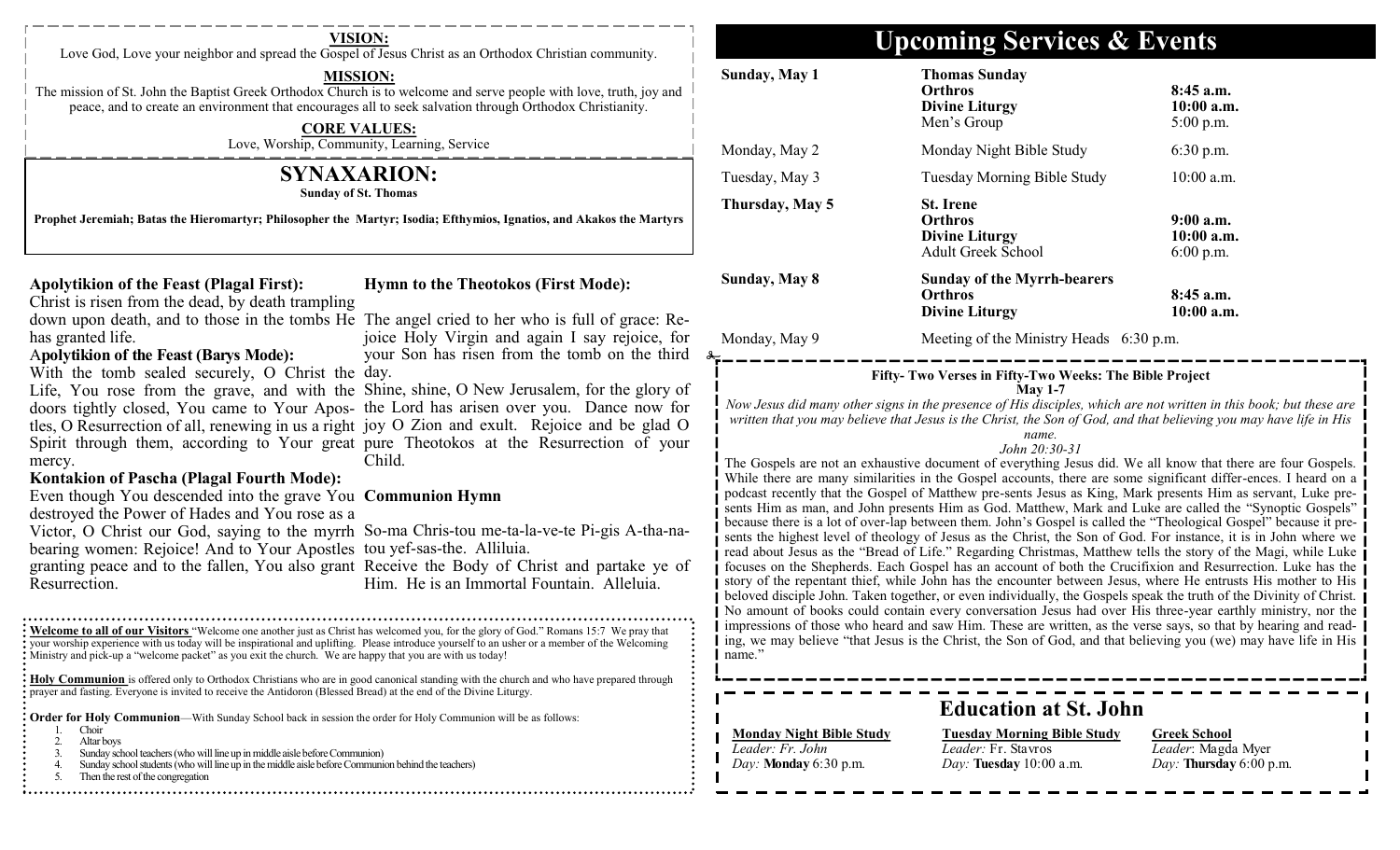## **MINISTRY NEWS & UPDATES**

### **Men's Group Meets Today!**

The Men's group will meet today, Sunday, May 1 at 5:00 p.m. We meet once a month, go to a restaurant for fellow-ship and discussion. We finish by 7:30 p.m. All men of our parish are welcome to join. New people are welcome, and bring your non-Orthodox friends, they are welcome also.

### **Next GOYA Meeting - Mark Your Calendars!**

### Dear GOYAns,

Our next GOYA Meeting will be Sunday, May 15, from 5:00 - 7:30 p.m. in the Kourmolis Center. Dinner, as always, will be served. We hope to see you there!

### **St. John's Bookstore - Paschal Items now Available!!**



Items are still available: Holy week service books, red egg dye imported from Greece, wooden and glass eggs with display stands, Resurrection icons, and children's books are some of the many items in stock. Stop by our bookstore today to view our selection.

### **Community Outreach**

Hello and WELCOME! **On the 3rd Saturday of each month**, we volunteer 2 1/2 hrs of our time to provide for the needy and homeless of our community in East Tampa. We partner with local charity Matthew 25, Metropolitan Ministries and USF Medical School to serve breakfast, provide clothing and medical needs for our guests.

**To Volunteer**: Go to the Sign Up Genius below, or scan the QR code.

If you forget to sign up, you can still come!

https://www.signupgenius.com/go/10c0f48a5a62da3f49-community1



### **Vasili's Book Study Beginning in June!**

Vasili Panagopoulos, our Pastoral Assistant, will be starting a book study in June. This book study will meet once a week, for about an hour and a half each session. In addition, the book study will be hybrid: both in-person and virtual over Zoom. The specific book, start date and time, and schedule of meetings will be announced shortly.

# **Readings for Holy Pascha**

**Prokeimenon:** Great is our Lord, and great is His strength. Praise the Lord, for the Lord is good.

### **The Epistle Reading is from the Acts of the Apostles (5-12-20)**

In those days, many signs and wonders were done among the people by the hands of the apostles. And they were all together in Solomon's Portico. None of the rest dared join them, but the people held them in high honor. And more than ever believers were added to the Lord, multitudes both of men and women, so that they even carried out the sick into the streets, and laid them on beds and pallets, that as Peter came by at least his shadow might fall on some of them. The people also gathered from the towns around Jerusalem, bringing the sick and those afflicted with unclean spirits, and they were all healed. But the high priest rose up and all who were with him, that is, the party of the Sadducees, and filled with jealousy they arrested the apostles and put them in the common prison. But at night an angel of the Lord opened the prison doors and brought them out and said, "Go and stand in the temple and speak to the people all the words of this Life."

### **Gospel Reading is from John (20:19-31)**

On the evening of that day, the first day of the week, the doors being shut where the disciples were for fear of the Jews, Jesus came and stood among them and said to them: "Peace be with you." When He had said this, He showed them His hands and His side. Then the disciples were glad when they saw the Lord. Jesus said to them again, "Peace be with you. As the Father has sent me, even so I send you." And when He had said this, He breathed on them, and said to them: "Receive the Holy Spirit. If you forgive the sins of any, they are forgiven; if you retain the sins of any, they are retained." Now Thomas, one of the twelve, called the Twin, was not with them when Jesus came. So the other disciples told him: "We have seen the Lord." But he said to them: "Unless I see in His hands the print of the nails, and place my finger in the mark of the nails, and place my hand in His side, I will not believe." Eight days later, His disciples were again in the house, and Thomas was with them. The doors were shut, but Jesus came and stood among them, and said: "Peace be with you." Then He said to Thomas, "Put your finger here, and see my hands; and put out your hand, and place it in my side; do not be faithless, but believing." Thomas answered Him, "My Lord and my God!" Jesus said to Him: "Have you believed because you have seen me? Blessed are those who have not seen and yet believe." Now Jesus did many other signs in the presence of the disciples, which are not written in this book; but these are written that you may believe that Jesus is the Christ, the Son of God, and that believing you may have life in His name.

**Prayer List:** Lord Jesus Christ, Physician of our Souls and Bodies, visit and heal your servants: Felix; Sylvia Michos; Eva Coppalla; Christopher; Christopher; Mary & Peter Nenos; Tony Ekonomou; Keith Lynn & Patrick Carroll; Ourania Tziotis, Irina, Marina, Yuri, and Christophoros; Ashley Snyder; Evangelos & Caroline Critkas; Constantinos & Kalotina Klimis; Christine Alex, June, Lillian Thomas; Scotty; Desi Serriera; Ashley Kladakis; Dora Kallas, Kathy & Andrew Bouzinekis; Anastasia; Virginia Georgiou, Ron Myer, Toula Tsaros, Fr. Pat Legato, Nellie Pringle, Yolanda Webb, Angela Bougas, Tony Ekonomou, Ron, Jason Vickers, Rex Garrison, Tina Chakonas, Ann Demas, Christina Noel Kouzes Houck, Evangeline Xeroteres, Ashley Henderson, Natalie Henderson, Chris, Debbie, James, Avery, Lily, Jacob, Jesse, Ann, Rosario, Antonia Caffentzis, Alissa, John, Angela, Joey, Christine Scourtes, Steven, Phyllis, John Zelatis, Reagan, Peter Zaharis, Alexandra Ferrarolis, Leon & Despina Botham, Cindy Xenick, Mary Ellen Evdemon, Marie Sofia Panagopoulos, Maria Hursey, Chris Vamvakias, John Myer, Mike Trimis, Robert and Alice Stoccardo, John Alexander, Michael Romero, George Hambos, Dean Kondilis and Family, Bill and Nancy Manikas, Patricia Costello, Anastasia Smyrnakis, Ekaterina & Anna Shushaalykova, Dora Koudouna, Debbie Phelps, Mary Voykin, David Voykin, Denise Badrane, Don Payne, and all victims of war, terrorism, crime, natural disaster, and all of whom we are unaware.